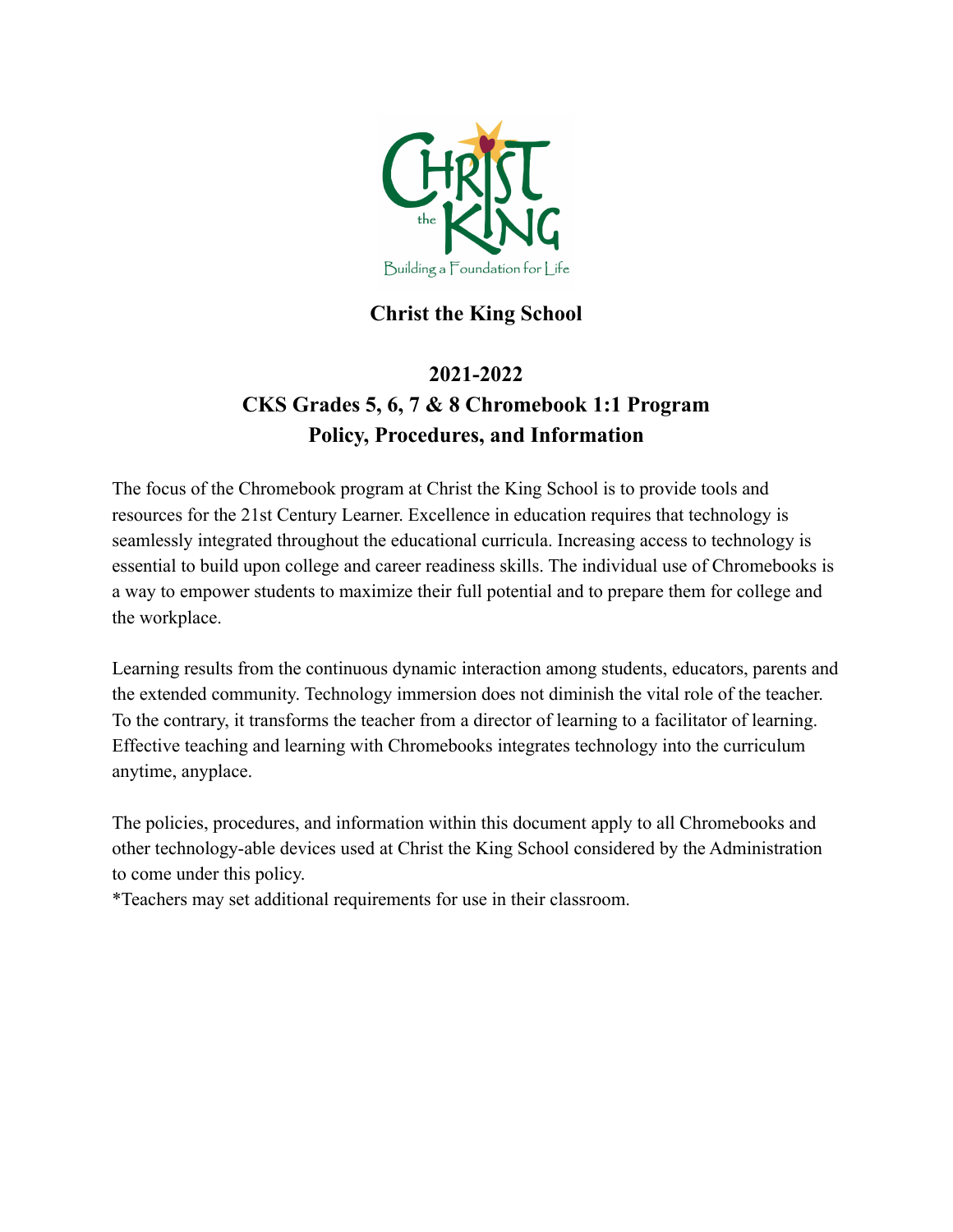# Table of Contents

1. GENERAL INFORMATION

- 1.1 Receiving Your Chromebook 1.2 Chromebook Check-in 1.3 Check-in Fines 2. TAKING CARE OF YOUR CHROMEBOOK 2.1 General Precautions 2.2 Carrying Chromebooks 2.3 Screen Care 3. USING YOUR CHROMEBOOK AT **SCHOOL** 3.1 Chromebooks Left at Home 3.2 Chromebook Undergoing Repair 3.3 Charging Your Chromebook's Battery 3.4 Photos, Screensavers, and Background photos 3.5 Sound, Music, Games, or Programs 3.6 Printing 3.7 Home Internet Access 4. MANAGING YOUR FILES 4.1 Saving to the Chromebook 4.2 Network Connectivity 5. APPS AND EXTENSIONS ON **CHROMEBOOKS** 5.1 Originally Installed Software 5.2 Additional Software 5.3 Inspection 5.4 Procedure for Re-loading Software 5.5 Software Upgrades
- 6. RESPONSIBILITIES/EXPECTATIONS
	- 6.1 Parent/Guardian Responsibilities
	- 6.2 School Responsibilities are to:
	- 6.3 Students are Responsible for:
	- 6.4 Student Activities Strictly Prohibited:
	- 6.5 Chromebook Care
	- 6.6 Legal Propriety
	- 6.7 Student Discipline
- 7. PROTECTING AND STORING YOUR CHROMEBOOK
	- 7.1 Chromebook Identification
	- 7.2 Storing Your Chromebook
	- 7.3 Chromebooks Left in Unsupervised Areas
- 8. REPAIRING OR REPLACING YOUR CHROMEBOOK
	- 8.1 School Protection
	- 8.2 Personal Home or Homeowners Coverage
	- 8.3 Claims
- 9. ACTIONS REQUIRING DISCIPLINARY ACTIONS
- 10. DIGITAL CITIZENSHIP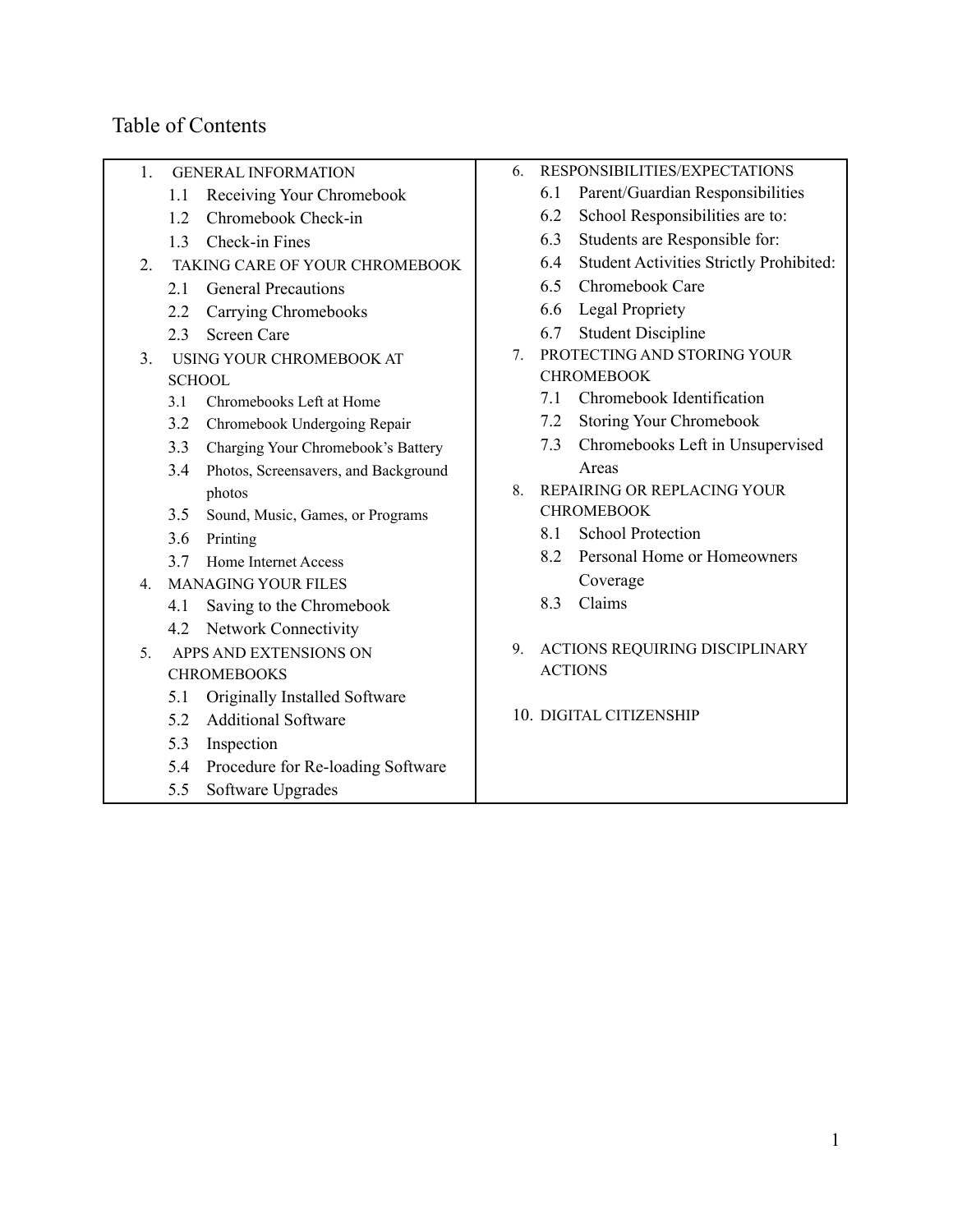## 1. GENERAL INFORMATION

- 1.1 Receiving Your Chromebook
	- Chromebooks will be distributed each fall after the student/parent has agreed to and signed this contract.
	- Parents & students must sign and return the Chromebook Protection Plan, Student and Parent Pledge documents before the Chromebook can be issued to their child.

1.2 Chromebook Check-in

- Parents/Guardians are responsible for ensuring Chromebooks are returned prior to the end of the school year, on a date to be provided, so they can be checked for serviceability and to be stored for the summer.
	- If a student transfers out of Christ the King School (CKS) during the school year, parents/guardians are responsible for ensuring the Chromebook, Chromebook charger, Chromebook case, and any other peripheral devices/tools provided by the school are to be returned at that time.
	- For students who withdraw, are expelled, or terminate enrollment at CKS for any other reason, parents/guardians are responsible for returning, on the date of termination, the individual school Chromebook, Chromebook charger, Chromebook case, and any other peripheral devices/tools provided by the school.
- If parents/guardians fail to return, either at the end of the school year or upon termination of their child's enrollment at CKS, the Chromebook, Chromebook charger, Chromebook case, and any other peripheral devices/tools provided by the school, the parents/guardians may be subject to criminal prosecution or civil liability and their child's school records may be withheld.
	- The parents/guardians will also be billed and will be expected to pay the replacement cost of the Chromebook, Chromebook charger, Chromebook case, and any other peripheral devices/tools provided by the school.
	- Failure on the part of the parents/guardians to return or pay the replacement cost of the Chromebook, Chromebook charger, Chromebook case, and any other peripheral devices/tools provided by the school may result in a theft report being filed with the Rutland City Police Department.
- Furthermore, the parents/guardians of a student to whom the school-owned device is issued will be responsible for any damage to the Chromebook, consistent with the school's Chromebook Protection plan and must return the computer and accessories to CKS in good working condition. The parents/guardians may be charged a fee for any needed repairs, not to exceed the replacement cost of the Chromebook.

#### 1.3 Check-in Fines

• If at any point during the school year there is damage, loss, or theft of a Chromebook, the parents/guardians of the student to whom the device was issued must contact administration immediately.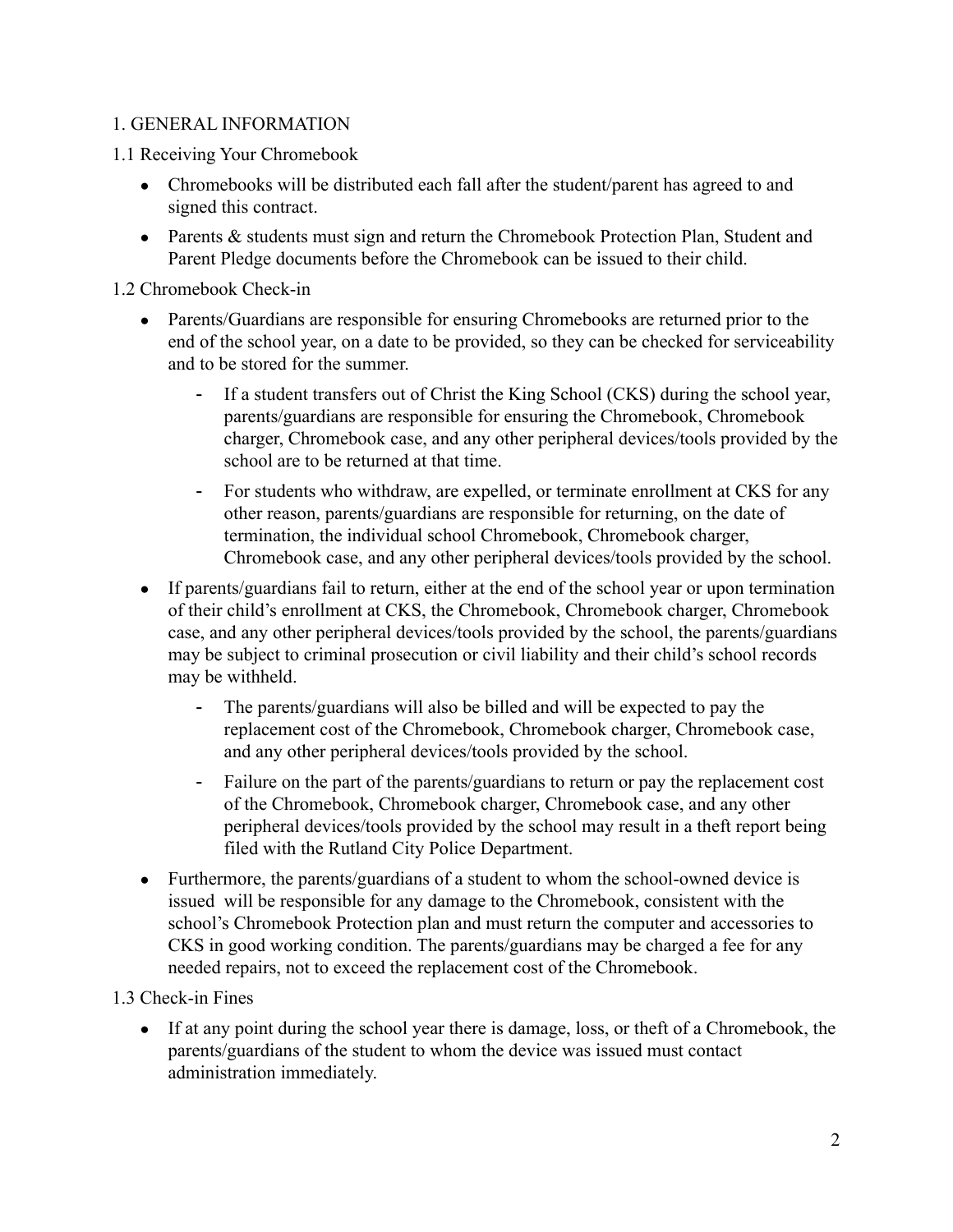- Any technical issue with the device must be brought to the attention of the student's homeroom teacher, administration or technology support staff immediately. This includes but is not limited to: Chrome OS (operating system), battery issues, loss of Internet connectivity, failure of apps to launch, etc.
- Any hardware/software repairs that are not due to misuse or damage will be covered without cost, however any intentional damage to the device will incur a cost.
- Fines will be imposed in accordance with the below chart or as the circumstances may warrant at the discretion of CKS and its administration.
- After two incidents of accidental damage, the student may lose some privileges associated with being in the Chromebook 1:1 program and may not be permitted to take the device home. This may also result in disciplinary action.

| Issue                                                           | Action(s) Necessary                                                                                                                                                                                                                                                                                                                                                                                                                                                                                                     | Cost                                                         |
|-----------------------------------------------------------------|-------------------------------------------------------------------------------------------------------------------------------------------------------------------------------------------------------------------------------------------------------------------------------------------------------------------------------------------------------------------------------------------------------------------------------------------------------------------------------------------------------------------------|--------------------------------------------------------------|
| <b>Accidental Damage</b><br>(1 <sup>st</sup> Instance)          | A report must be made immediately to the homeroom<br>teacher or principal. The device and case must be<br>returned to the school so that a new or spare device<br>may be issued.                                                                                                                                                                                                                                                                                                                                        | \$0                                                          |
| <b>Accidental Damage</b><br>(2 <sup>nd</sup><br>Instance)       | A report must be made immediately to the homeroom<br>teacher or principal. The device and case must be<br>returned to the school so that a new or spare device<br>may be issued. However, a spare device may not be<br>issued for a 2 <sup>nd</sup> break. The student may need to wait<br>until the original device is returned from service.                                                                                                                                                                          | \$20                                                         |
| <b>Accidental Damage</b><br>$(3rd$ and additional<br>instances) | A report must be made immediately to the homeroom<br>teacher or principal. The device and case must be<br>returned to the school. However, a spare device will<br>not be issued. The student must wait until the<br>original device is returned from service. Some loss<br>of privileges of using the Chromebook may occur<br>such as the following:<br>Limiting participation in the<br>Chromebook program<br>May not be permitted to take the<br>device home.<br>This may also result in further disciplinary action. | Minimum: \$20<br>Maximum: full<br>cost of device             |
| <b>Intentional Damage</b>                                       | A report must be made immediately to the homeroom<br>teacher or principal. The device and case must be                                                                                                                                                                                                                                                                                                                                                                                                                  | All costs of<br>whatever kind<br>that are<br>associated with |

● All reports will be investigated and addressed on a case-by-case basis.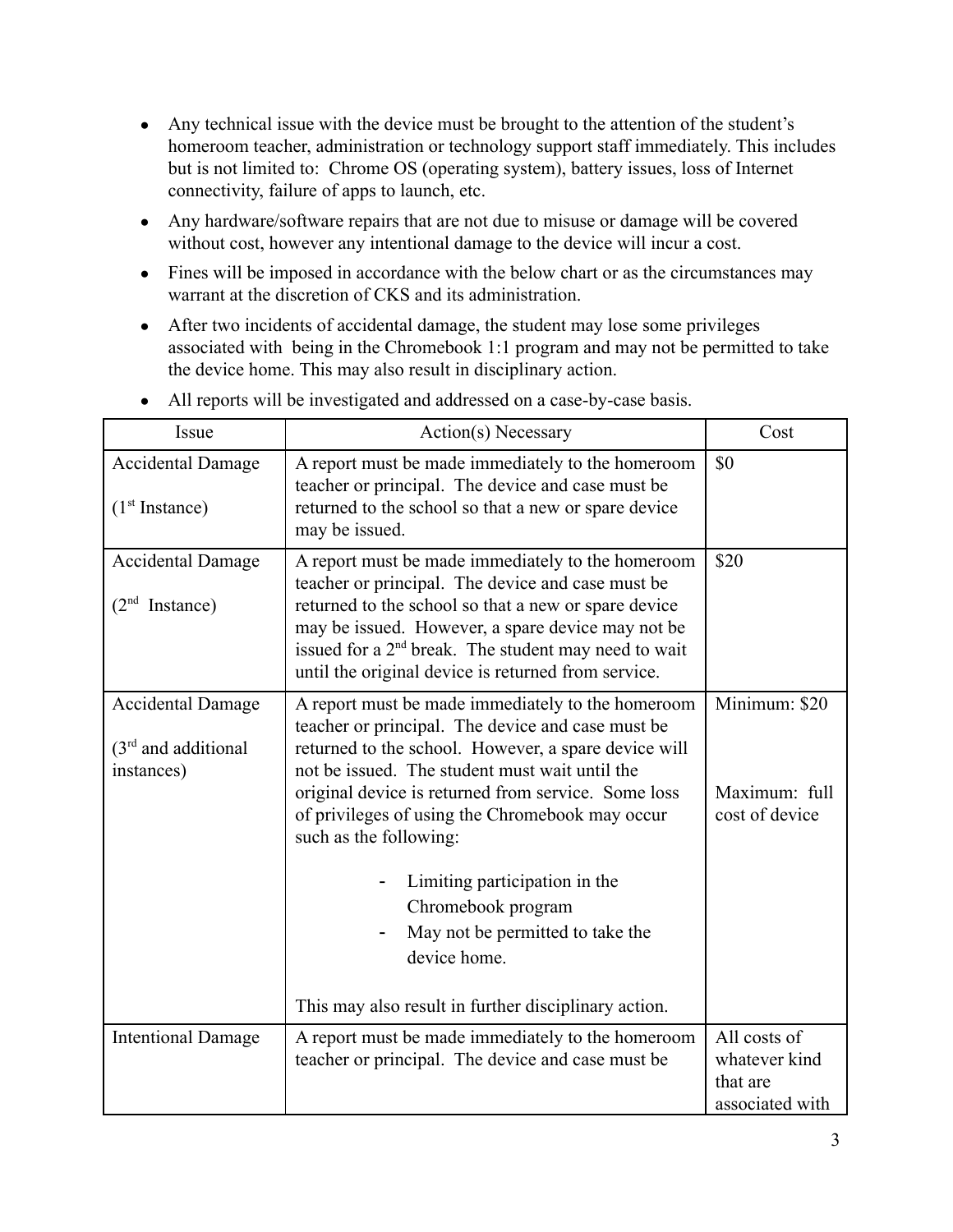|       | returned to the school so that a new or spare device<br>may be issued.<br>Deliberate damage will be referred to the principal<br>Any and all appropriate discipline for damage to<br>school property or as otherwise may be appropriate<br>as set forth in applicable existing and/or future school<br>policies. | replacing or<br>repairing the<br>device. |
|-------|------------------------------------------------------------------------------------------------------------------------------------------------------------------------------------------------------------------------------------------------------------------------------------------------------------------|------------------------------------------|
| Loss  | A report must be made immediately to the principal.                                                                                                                                                                                                                                                              | Full cost of<br>device                   |
| Theft | A report must be made immediately to the principal<br>and a police report MUST be filed with the Rutland<br>City Police Department.                                                                                                                                                                              | No cost                                  |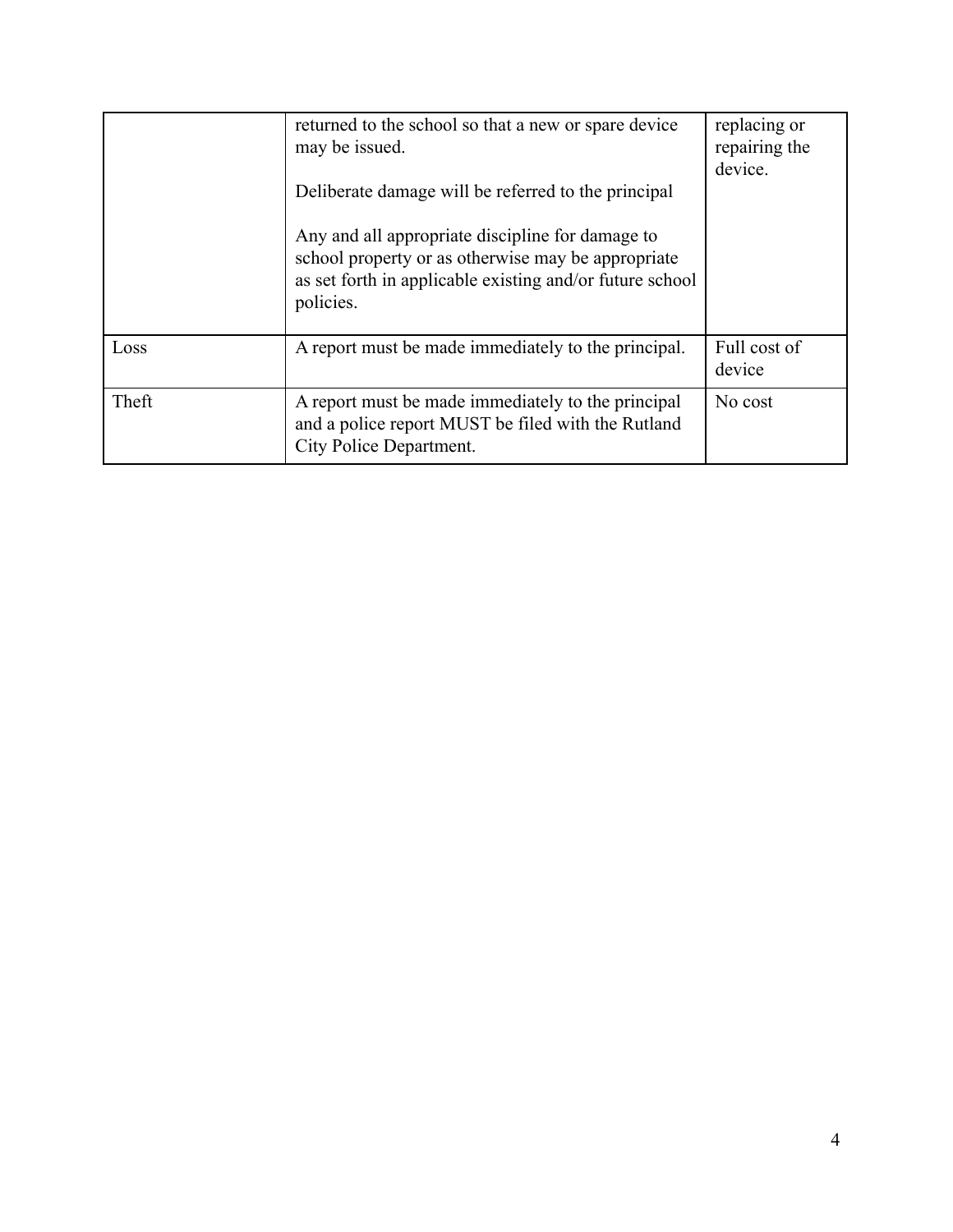# 2. TAKING CARE OF THE SCHOOL-OWNED CHROMEBOOK ISSUED TO YOU

Students are responsible for the general care of the Chromebook that they have been issued by the school. Chromebooks that are broken or fail to work properly must be taken to the homeroom teacher and technical support for an evaluation of the equipment.

2.1 General Precautions

- The Chromebook is school property and all users are expected to follow this policy.
- Only use a clean, soft cloth to clean the screen, no cleansers of any type.
- **● Cords and cables must be inserted and removed carefully into the Chromebook to prevent damage.**
- Chromebooks and Chromebook cases must remain free of any writing, drawing, stickers, labels, etc. that are not the property of CKS.
- Chromebooks must never be left in an unlocked locker, unlocked car or any unsupervised area.
- Students are responsible for keeping their Chromebook's battery charged for school each day.
- Chromebooks are very sensitive to extreme heat and extreme cold therefore leaving devices in cars, direct sunlight, etc. that may expose them to these conditions is potentially harmful to the device and should be avoided.
- Do not stack any books, heavy materials, etc. on top of the Chromebook as it could cause the device to break.

# 2.2 Carrying Chromebooks

The protective cases provided with Chromebooks have sufficient padding to protect the Chromebook from normal wear and tear and provide a suitable means for carrying the device within the school. The guidelines below should be followed:

- Chromebooks should always be within the protective case when carried.
- Chromebooks must remain in the protective case issued by the school when not in use to prevent unintended damage.

# 2.3 Screen Care

The Chromebook screens can be damaged if subjected to rough treatment. The screens are particularly sensitive to damage from excessive pressure on the screen.

- Do not lean on the top of the Chromebook when it is closed.
- Do not place anything near the Chromebook that could put pressure on the screen.
- Do not place anything in the carrying case that will press against the cover.
- Clean the screen with a soft, dry cloth or anti-static cloth.
- Do not "bump" the Chromebook against lockers, walls, car doors, floors, etc as it will eventually break the screen.
- **● DO NOT CARRY THE CHROMEBOOK BY THE SCREEN!!**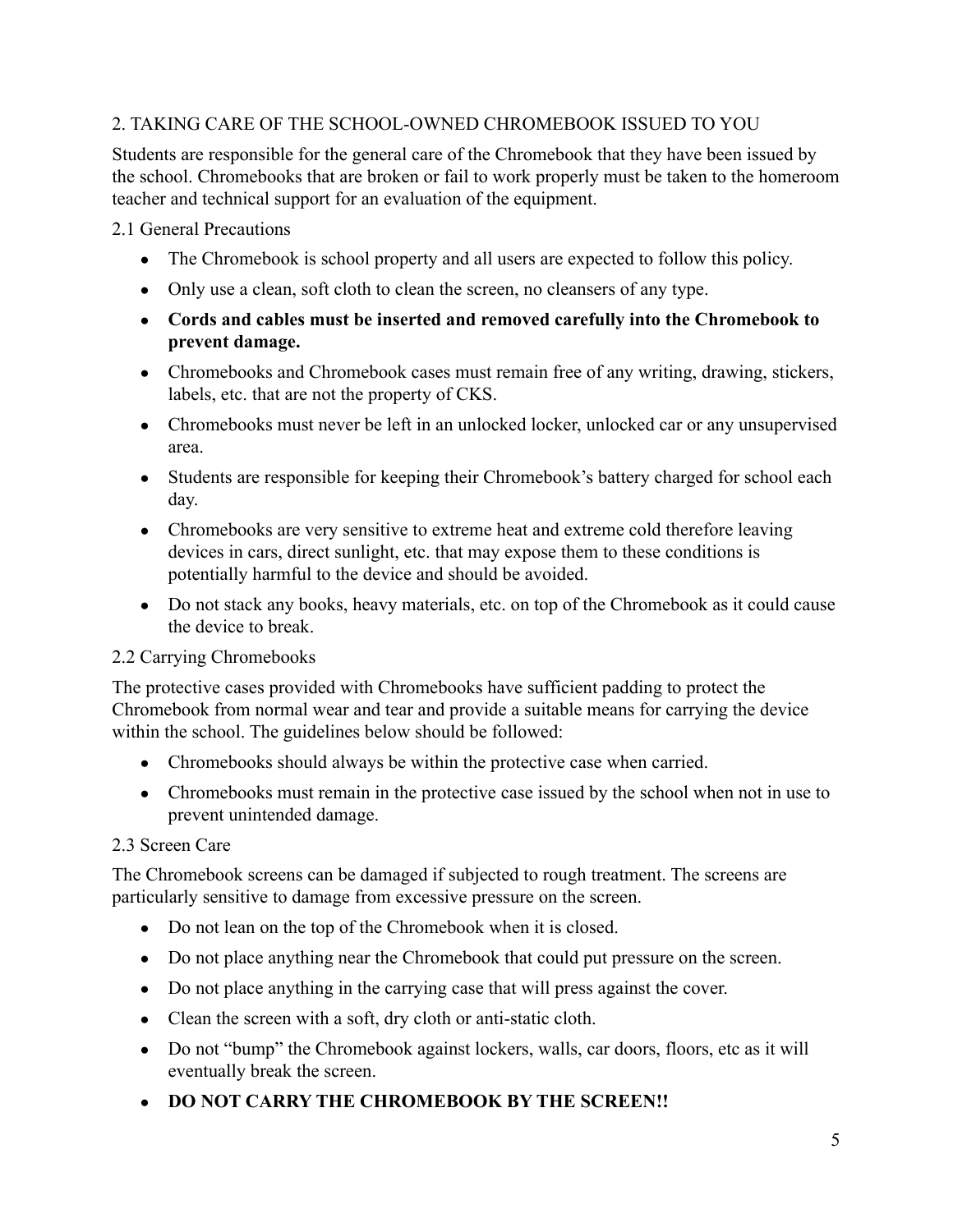# 3. USING YOUR CHROMEBOOK AT SCHOOL

Chromebooks are intended for use at school each day. In addition to teacher expectations for Chromebook use, school messages, announcements, calendars, and schedules may be accessed using the Chromebook. Students must be responsible to bring their Chromebook to all classes, unless specifically instructed not to do so by their teacher.

3.1 Chromebooks Left at Home

- If students leave their Chromebook at home, they are responsible for getting the course work completed as if they had their Chromebook present.
- If a student repeatedly (three or more times as determined by any staff member) leaves their Chromebook at home, they may be required to "check out" their Chromebook.
	- o "Checking out" identifies that the student will only be able to utilize the Chromebook during school hours. The Chromebook will be checked out in the morning from their homeroom teacher and returned at the end of the school day to the homeroom teacher.
- After the first "check out" period, the Chromebook will be returned for student use at home. If this incident occurs again, the student may be referred to the principal.
- If a student leaves their Chromebook at home for two consecutive days, they will be required to bring in the device and have a mandatory inspection of said device.

## 3.2 Chromebook Undergoing Repair

• Replacement Chromebooks may be issued to students if the original issued Chromebook needs to be repaired. Please note that Chromebooks are limited and there may be a delay in getting a Chromebook.

# 3.3 Charging Your Chromebooks Battery

- Chromebooks must be brought to school each day in a fully charged condition. Students are responsible for charging the Chromebooks each evening.
- In cases where use of the Chromebook has caused batteries to become discharged, students may be able to connect their Chromebooks to a power outlet in class (dependent upon classroom and teacher).
- Labels on chargers or other parts of the device or case that indicate student names should NOT be removed.

3.4 Photo Library/Screensavers/Background photos

- The school-owned Chromebook can only be used to capture and/or store media required for school assignments/activities.
- Non school-related media should not be on the device and may not be used as a screensaver or background photo.
- Presence of non school-related media such as guns, weapons, pornographic materials, inappropriate language, alcohol, drug, gang related symbols and/or pictures, etc. will result in disciplinary actions and may also result in a loss of Chromebook privileges.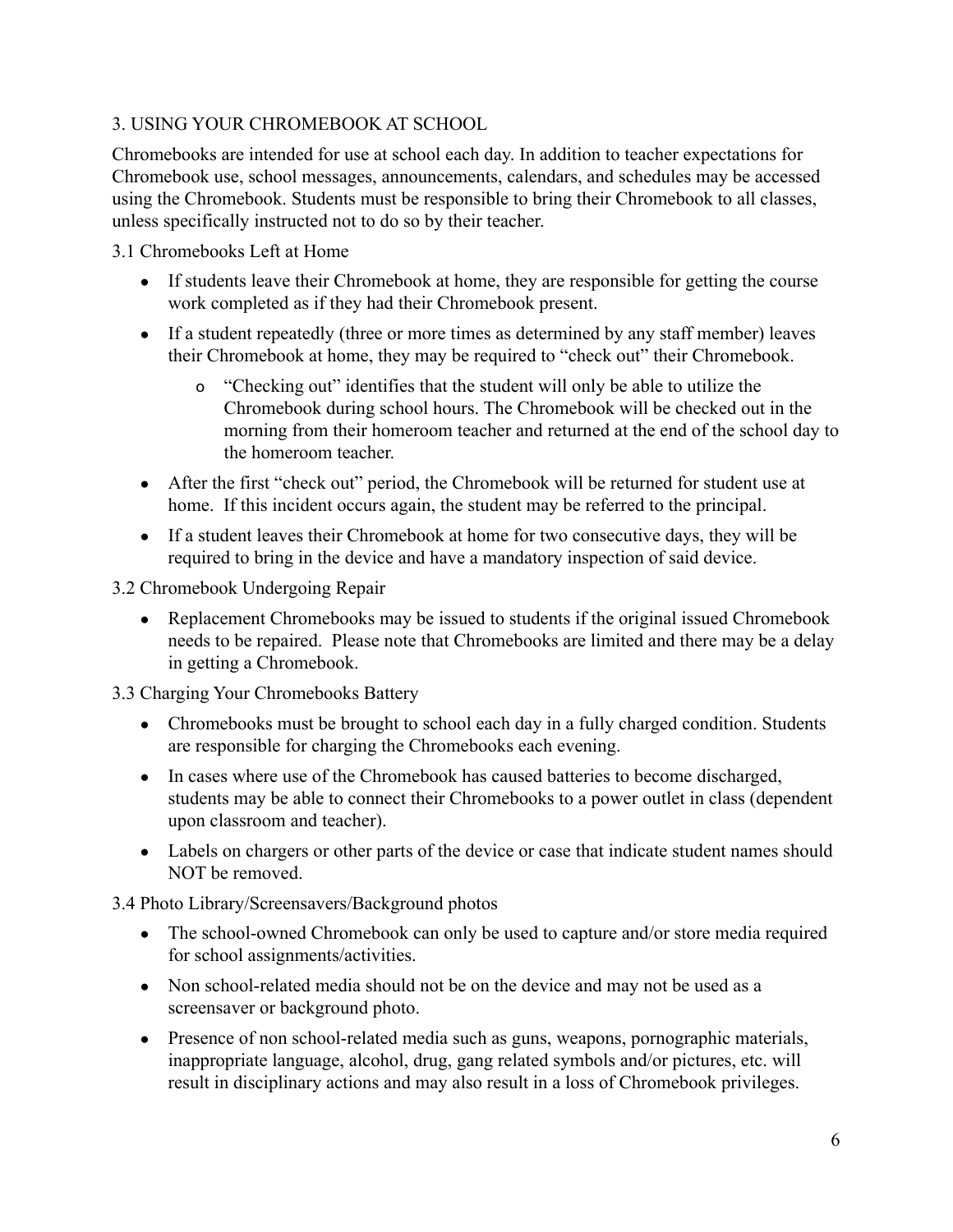3.5 Sound, Music, Games, or Programs

- Sound must be muted at all times unless permission is obtained from the teacher for instructional purposes. Students should have earbuds or headphones. No wireless devices will be allowed.
- Personal music is not allowed on the Chromebook. Any music on the device should only be added at the request and discretion of a teacher.
- Internet Games are not allowed on the Chromebooks. If game apps are installed, it will be at the direction of CKS staff only.
- All software/Appsare only to be added by the school. Data Storage on the Chromebook is limited and should be managed by the students so that the full educational potential of the Chromebook is available. Any instance of downloading apps that have not been approved by the school will result in deletion of the program from the Chromebook device and disciplinary action.

3.6 Printing

• Printing will be available with the Chromebook in the potentially near future. Students will be given information and instruction on printing from the Chromebook while at school.

3.7 Home Internet Access

- Students are allowed to set up access to home wireless networks on their Chromebooks. This will assist students with the ability to complete, retrieve, access, etc. educational content used in classes and/or assigned by the teacher.
- Students may also set up home printing capabilities for their Chromebook. This will require a wireless printer and proper settings on the Chromebook using Google Cloud Print.
- If parents/guardians are interested in providing content filtering at home, it is suggested that parents/guardians contact their Internet provider for details and support.
- The utilized content filtering through GoGuardian. Any tampering or disabling of this application will result in disciplinary action.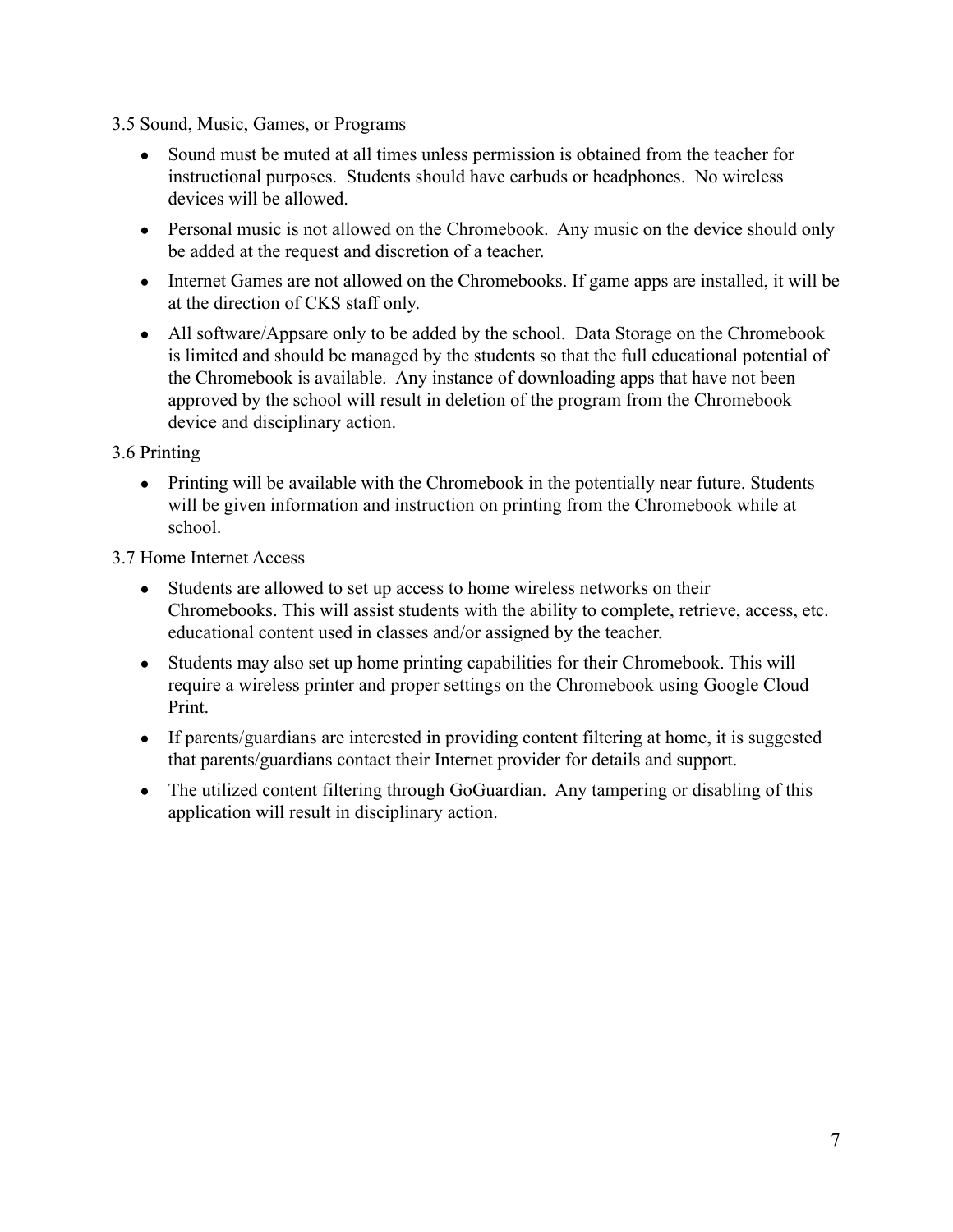#### 4. MANAGING YOUR FILES & SAVING YOUR WORK

4.1 Saving to the Chromebook

- Students may save work to their Google Docs (Drive) accounts (or other cloud based storage medium provided by the school) via the Chromebook.
- Storage space will be available on the Chromebook, but since the device has storage limitations it is vital that the storage space be privileged for educational use only. It is also important to note that Chromebooks will NOT be backed up by the school in cases of resetting or re-imaging.
- It is the student's responsibility to ensure that their work is backed up and therefore not lost due to mechanical failure or accidental deletion.
- Chromebook malfunctions are not an acceptable excuse for not submitting work.

4.2 Network Connectivity

- Christ the King School makes no guarantee that their network will be up and running 100% of the time. In the rare case that the network is down, the School will not be responsible for lost or missing data.
- Students will not be penalized if the network is down and a completed assignment cannot be accessed for class projects, presentations, etc. as this type of network outage will affect all students and staff in the school building.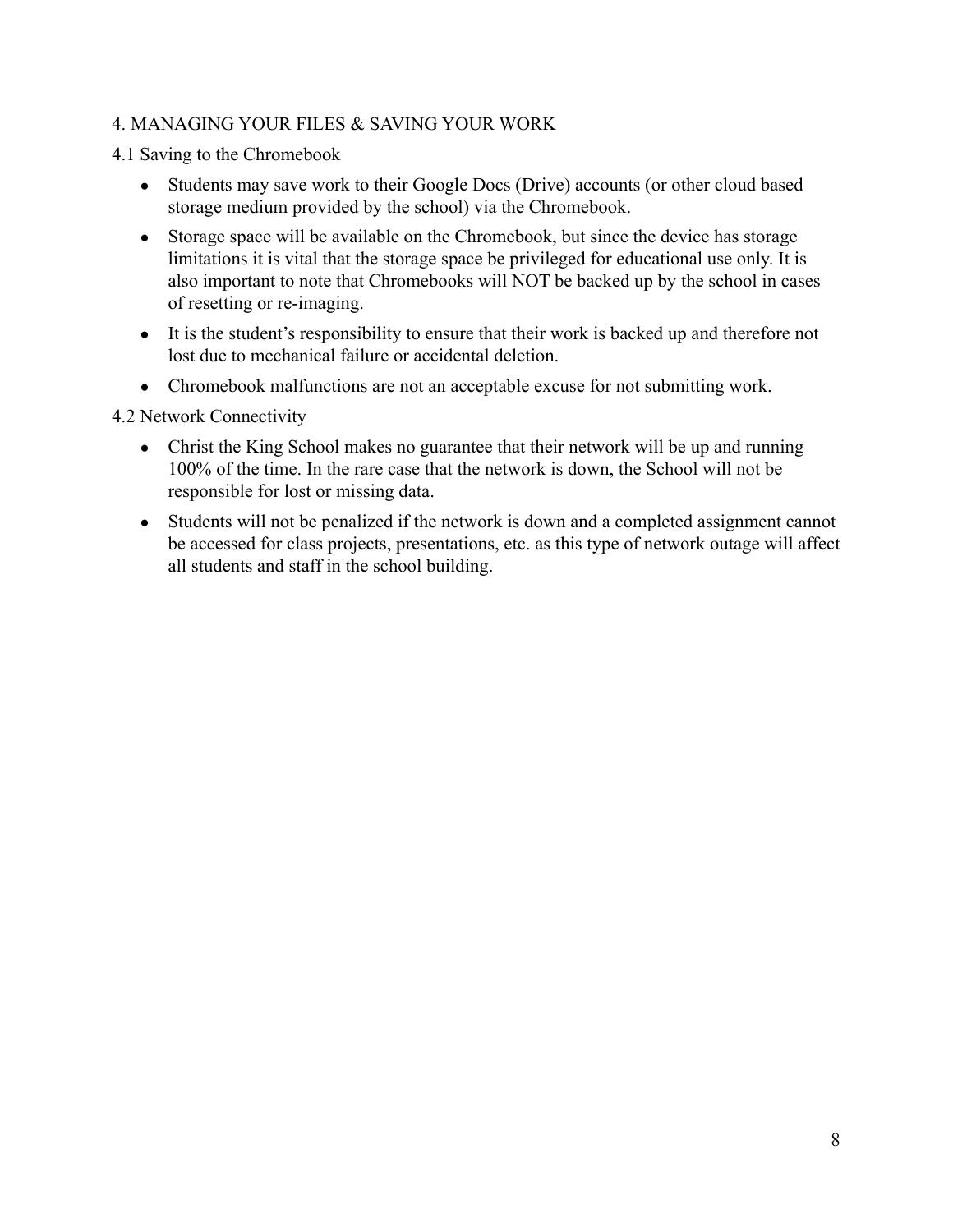## 5. SOFTWARE ON CHROMEBOOKS

- 5.1 Originally Installed Software
	- The Extensions/Apps originally installed by CKS must remain on the Chromebook in usable condition and be easily accessible at all times.
	- From time to time, the school may add software applications for use in a particular course. Periodic checks of Chromebooks will be made to ensure that students have not removed required apps/extensions.
	- Any attempt to "jailbreak" the Chromebook or change the configuration of the device as provided in the fall each school year will result in an immediate disciplinary action.

5.2 Additional Software

- Students are not allowed to load extra extensions/Apps on the Chromebooks. Christ the King School will provide any required extensions/apps on the Chromebook. These apps/extensions will be available upon logging into the device using the official school approved email address.
- Any software/apps/programs that is/are not approved by the school are not to be downloaded or installed on the Chromebooks. This includes, but is not limited to, music, games, videos, images, e-Books, and apps as noted in section 3.5 above. If a student decides to disregard this, the following will be implemented: immediate removal of material (or full reset of the device), contact with parents to discuss the situation, and disciplinary action as determined by the administration of the school.

#### 5.3 Inspection

- Students may be selected at random to provide their Chromebook for inspection.
- Reasons for Chromebook inspection may include but are not limited to the following: functionality, maintenance, serviceability, and various violations of student acceptable responsibilities when using the Chromebook.

#### 5.4 Procedure for Re-loading Software

- If technical difficulties occur or illegal software/apps/programs is/are discovered, the Chromebook may be restored from backup. The school does not accept responsibility for the loss of any software or documents deleted due to a need to reformat and/or re-image any device.
- Students are highly encouraged to create a backup of all Chromebook documents and work as identified in section 4 above.
- Students are highly encouraged to manage their backup data to ensure that enough space is available for school created content.

5.5 Software Upgrades

• Each time you turn on your Chromebook, the system automatically checks for updates and applies any updates that it finds.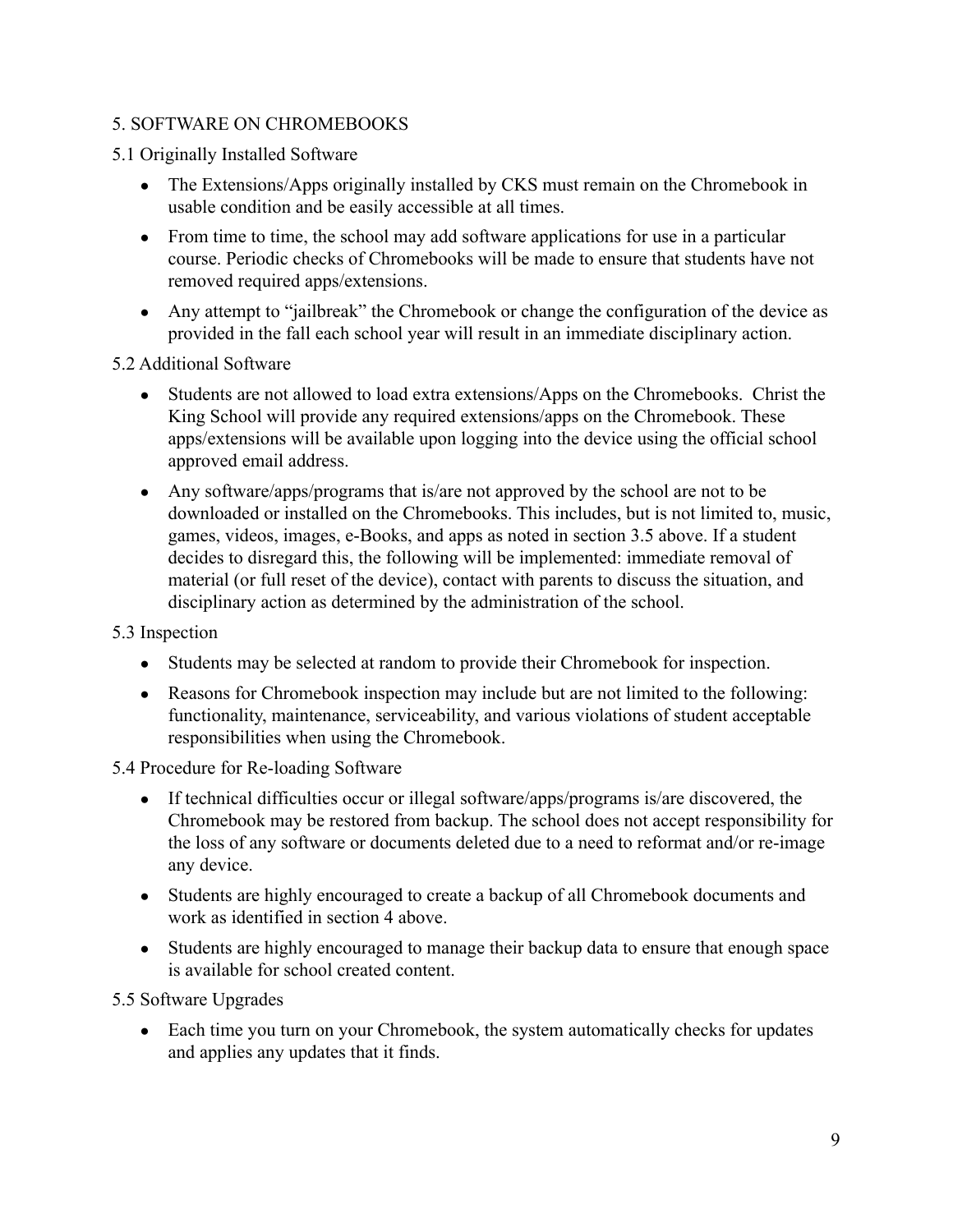- It is highly recommended that students completely turn off their Chromebooks at night. This will allow the device to update on its own when powered on the following day.
- Students are encouraged to periodically upgrade the apps on the Chromebook if prompted. Chromebooks run Chrome OS (Operating Software) Web browser. OS updates are conducted automatically on the OS .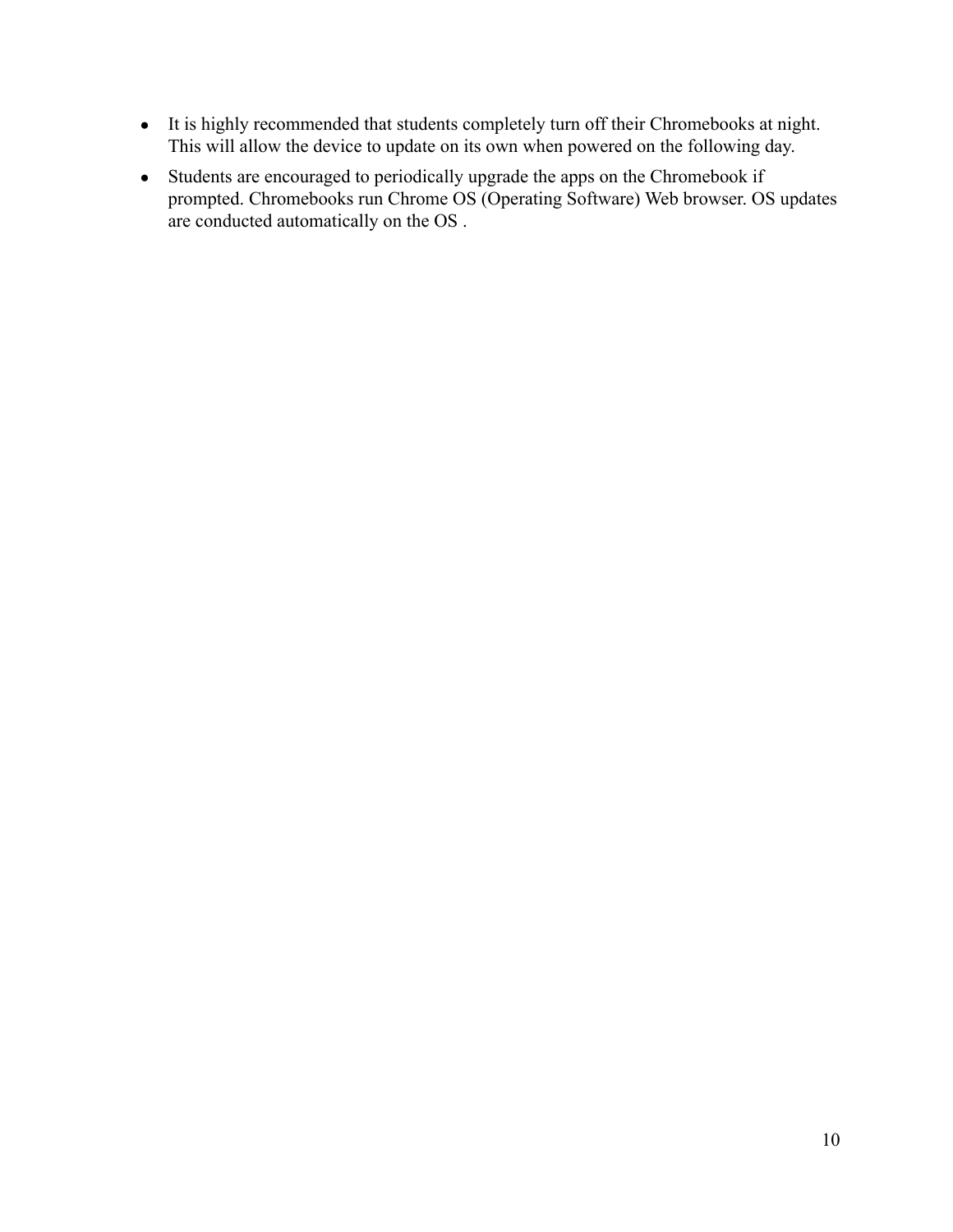## 6. ADDITIONAL RESPONSIBILITIES AND EXPECTATIONS

6.1 Parent/Guardian Responsibilities

- Talk to your children about values and the standards that your children should follow on the use of the Internet just as you do on the use of all media information sources such as television, telephones, movies, radio and other mobile devices.
- Become increasingly active participants by asking your child/children to show you what sites they are navigating to and/or what apps are being used and how they work.
- The following resources will assist in promoting positive conversation(s) between you and your children regarding digital citizenship as it relates to Internet safety, conduct, and Netiquette.
	- o NetSmartz: <http://www.netsmartz.org/Parents>
	- o CommonSense Media: <http://www.commonsensemedia.org/blog/digital-citizenship>
- Ensure that siblings and other family members are not using the device for personal use.

6.2 School Responsibilities are to:

- Provide Internet and Online Course Material access to its students.
- Provide Internet filtering and blocking of inappropriate materials as able.
- Chromebooks will be treated similar to the policy surrounding school lockers. Christ the King School reserves the right to review, monitor, and restrict information stored on or transmitted via CKS owned equipment and to investigate inappropriate use of resources.
- Provide staff guidance to aid students in doing research and help ensure student compliance of this policy.

6.3 Students are responsible for:

- Using computers/devices in a moral and ethical manner.
- Obeying general school rules concerning behavior and communication that apply to technology use.
- Using all technology resources in an appropriate manner so as to not damage school equipment. Taking a proactive role to aid CKS in the protection of our computer system/device by contacting a teacher or the principal about any security problems they may encounter.
- Complying with trademark and copyright laws and all license agreements. Ignorance of the law is not immunity. If you are unsure, ask a teacher or parent.
- Giving credit to all sources used, whether quoted or summarized. This includes all forms of media on the Internet, such as graphics, movies, music, and text. Plagiarism is a violation of the CKS Good Conduct Rules.
- Using or possession of hacking software is strictly prohibited and violators will be subject to the CKS Student/Parent Handbook. If a student should receive emails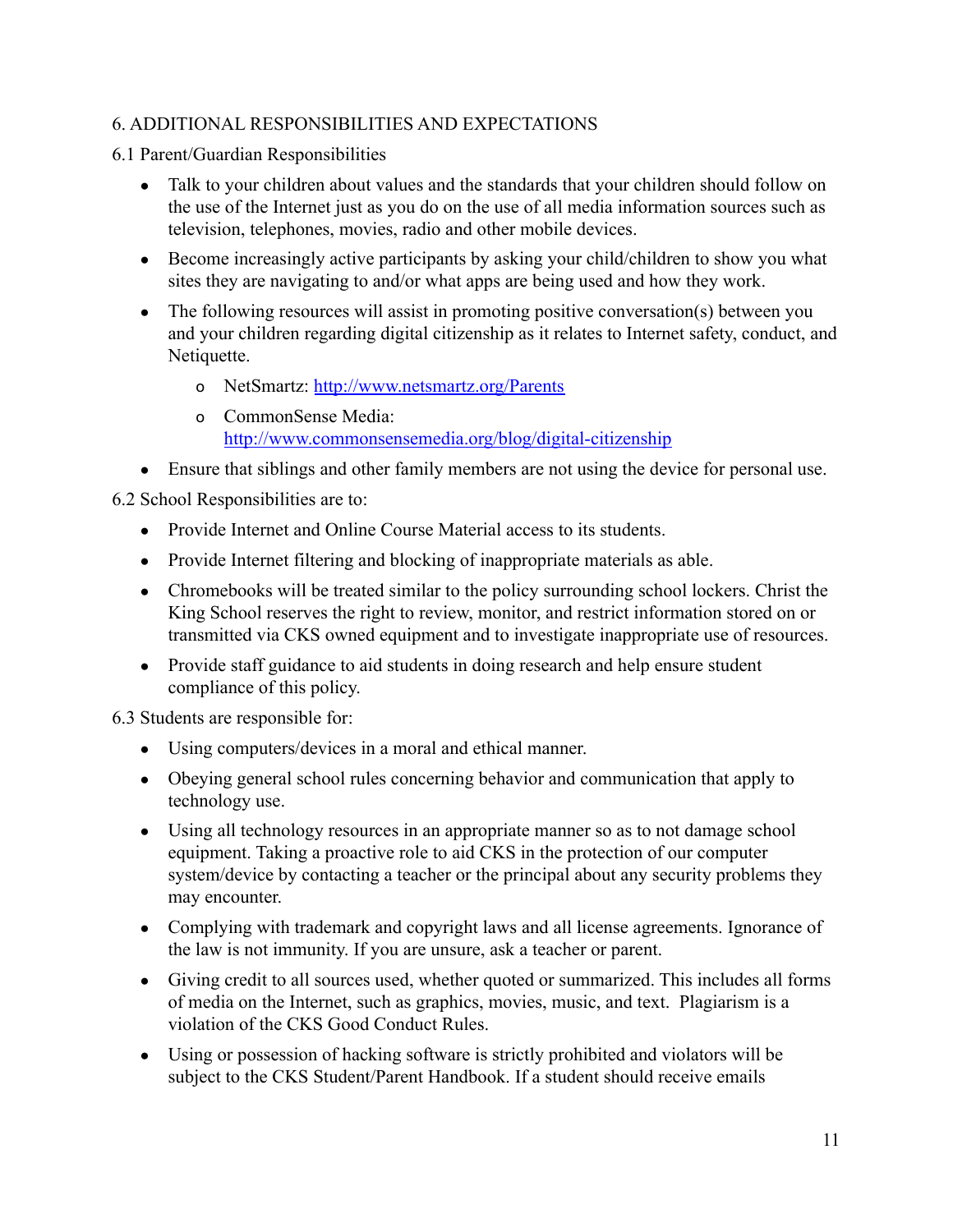containing inappropriate or abusive language or if the subject matter is questionable, he/she is to make a teacher or the principal aware immediately.

- Returning their Chromebook to the homeroom teacher or technical support staff at the end of each school year. Students who withdraw, are suspended or expelled, or terminate enrollment at CKS for any other reason must return their individual school Chromebook and other peripherals on the date of termination.
- Monitoring all activity on their account(s).

6.4 Student Activities Strictly Prohibited:

Students are strictly prohibited from the following actions while using their Chromebook (Christ the King School reserves the right to modify this list at any time.):

- Chromebooks are not permitted in the cafeteria during student lunch periods. They should remain in their homeroom.
- Illegal installation or transmission of copyrighted materials
- Any action that violates an applicable existing or future Board policy and any applicable laws.
- Sending, accessing, uploading, downloading, or distributing offensive, profane, threatening, pornographic, obscene, or sexually explicit materials
- Use of chat rooms, sites selling research papers, book reports and other forms of student work
- Messaging services-EX: MSN Messenger, ICO, etc.
- Use of outside data disks or external attachments without prior approval from the teacher or principal
- Changing of Chromebook settings (exceptions include personal settings such as font size, brightness, etc)
- Spamming-Sending mass or inappropriate emails
- Using the internet to access personal (non-school related) accounts i.e. non-school provided email accounts (yahoo, hotmail), Facebook, other social media sites, etc.
- Gaining access to other student's accounts, files, and/or data
- Use of the school's Internet/E-mail accounts for financial or commercial gain or for any illegal activity
- Sending anonymous or misleading communications for any inappropriate purpose via any means
- Students are not allowed to give out personal information, without the permission and supervision of their parents, teacher, or principal, over the Internet. This includes, but is not limited to, setting up internet accounts including those necessary for chat rooms, Ebay, email, etc.
- Participation in credit card fraud, electronic forgery or other forms of illegal behavior.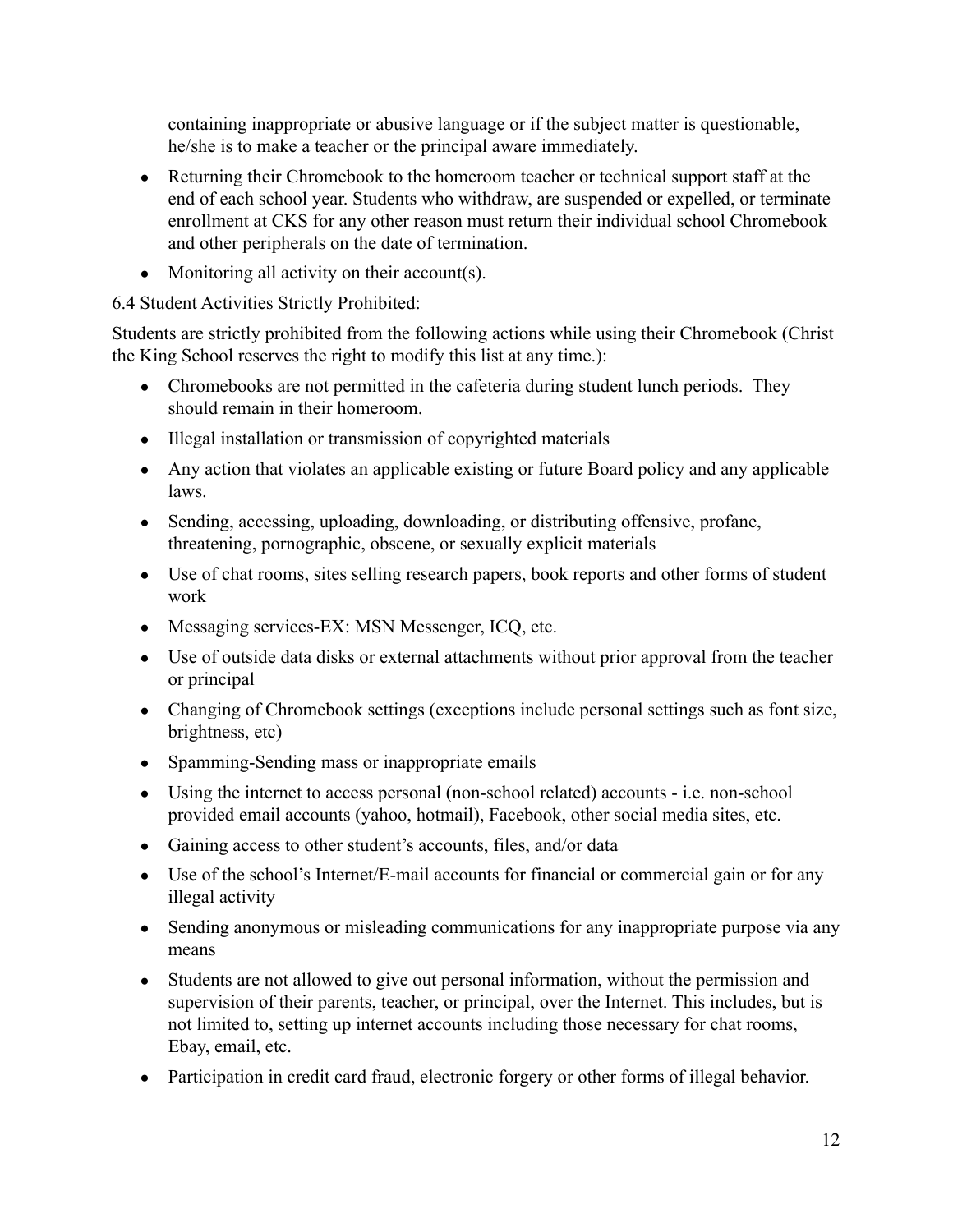- Vandalism (any malicious attempt to harm or destroy hardware, software or data, including, but not limited to, the uploading or creation of computer viruses or computer programs that can infiltrate computer systems and/or damage software components) of school equipment will not be allowed
- Transmission or accessing materials that are obscene, offensive, threatening or otherwise intended to harass or demean recipients.
- Bypassing the CKS web filter through a web proxy

# 6.5 Chromebook Care

Students will be held responsible for maintaining their individual Chromebooks and keeping them in good working order.

- Chromebook batteries must be charged and ready for school each day.
- Only labels or stickers approved by CKS may be applied to the device.
- Chromebook cases furnished by the school must be returned with only normal wear and no alterations to avoid paying a sleeve replacement fee.
- Chromebooks that malfunction or are damaged must be reported to the homeroom teacher or principal. The school will be responsible for repairing Chromebooks that malfunction. Chromebooks that have been damaged from student misuse, neglect or are intentionally damaged will be repaired with cost being borne by the student and/or his/her parents/guardians. Parents/Guardians are responsible for the entire cost of repairs to Chromebooks that are intentionally damaged or lost.
- Chromebook damage: Students may be responsible for any and all damage as circumstances warrant.
- Chromebooks that are stolen must be reported immediately to the Rutland City Police Department (the police report must be submitted) and to the school principal.

6.6 Legal Propriety

- Comply with all applicable laws, including but not limited to trademark and copyright laws and license agreements.
- Plagiarism is a violation of the CKS Good Conduct Rules. Give credit to all sources used, whether quoted or summarized. This includes all forms of media on the Internet, such as graphics, movies, music, and text.
- Use or possession of hacking software is strictly prohibited and violators will be subject to the CKS Student/Parent Handbook. Violation of applicable state or federal law will result in criminal prosecution or disciplinary action by CKS.

# 6.7 Student Discipline

If a student violates any part of the policies, procedures, expectations outlined in this document, the student handbook or School Board policies, he/she will face disciplinary actions in accordance with our discipline policy (outlined in the student handbook). See Section 9 below for more details.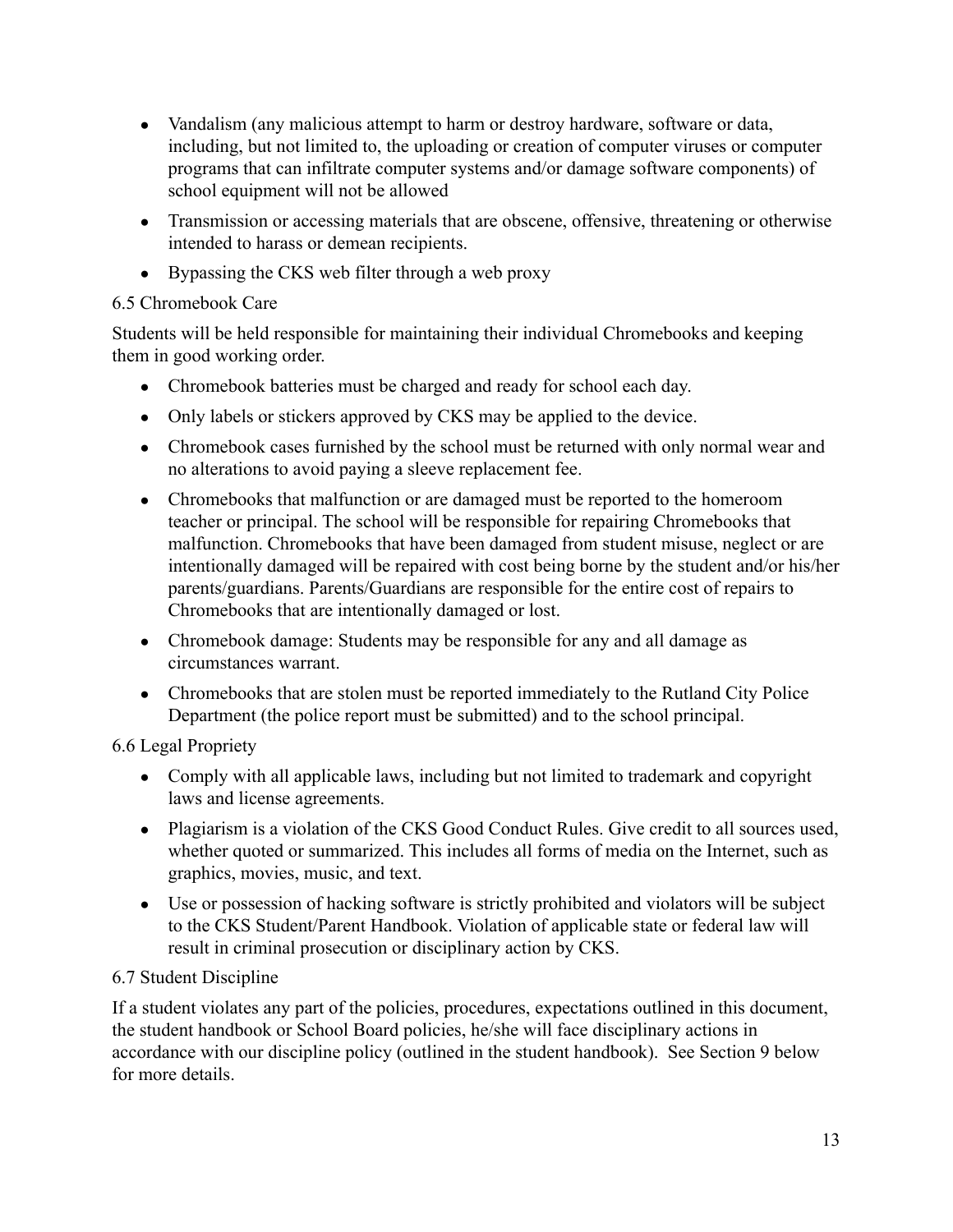## 7. PROTECTING & STORING YOUR CHROMEBOOK

#### 7.1 Chromebook Identification

Student Chromebooks will be labeled in the manner specified by the school. Chromebooks can be identified in the following ways:

- Record of serial number
- Student Identification when opening Chromebook
- Students should not remove labels and/or serial # labels that are placed on the device.

#### 7.2 Storing Your Chromebook

- To prevent damage, nothing should be placed on top of the Chromebook.
- Students are encouraged to take their Chromebooks home every day after school, regardless of whether or not they are needed.
- If a student needs a secure place to store their Chromebook, they may check it in with their homeroom teacher.

7.3 Chromebooks Left in Unsupervised Areas or at home.

- Under no circumstances should Chromebooks be left in unsupervised areas. Unsupervised areas include the school grounds and campus, the lunchroom, computer lab, unlocked lockers, library, locker rooms, gymnasium, and hallways.
- Any Chromebook left in these areas is in danger of being stolen. If a Chromebook is found in an unsupervised area, it will be taken to the CKS main office and may result in disciplinary action.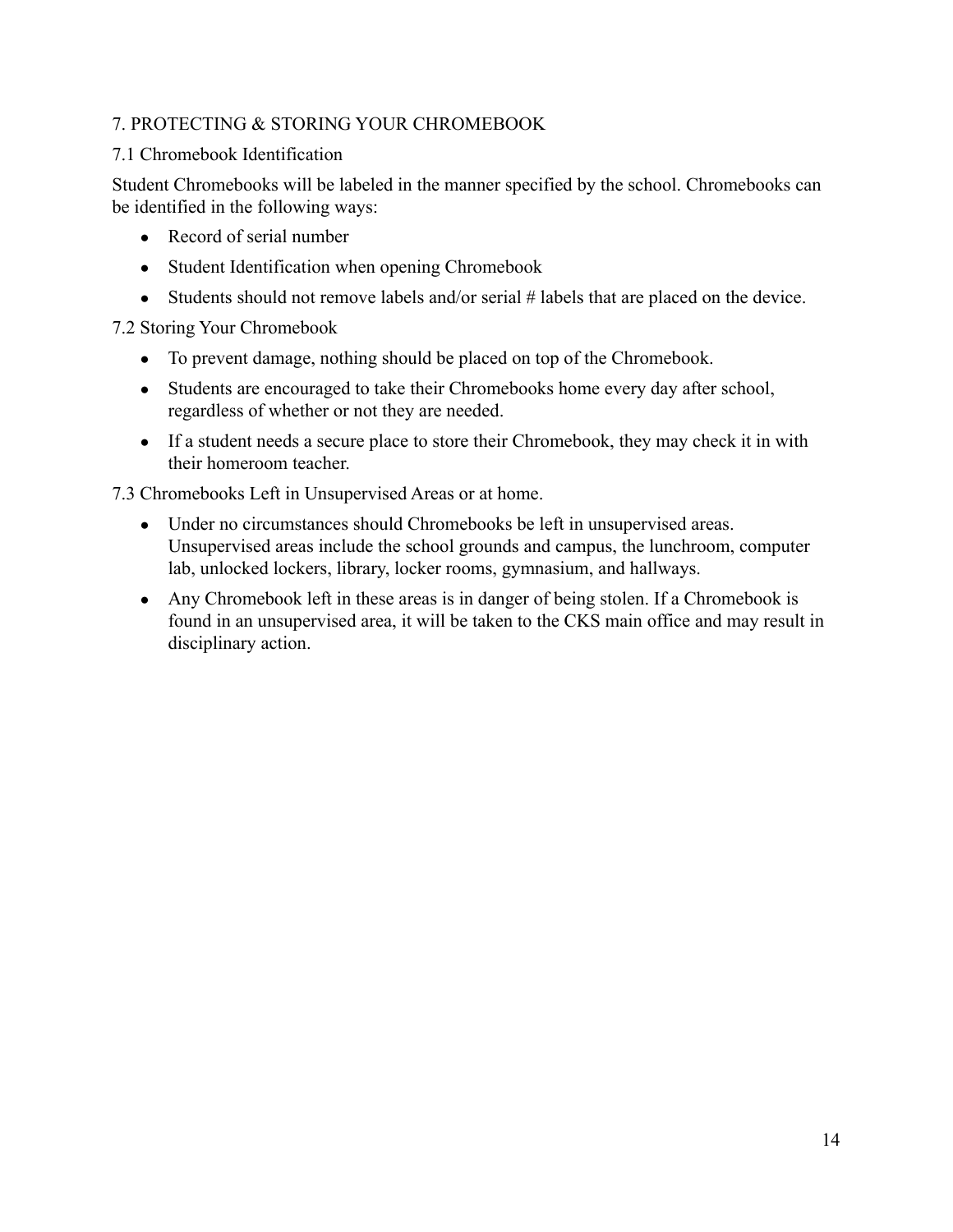## 8. REPAIRING OR REPLACING YOUR CHROMEBOOK

8.1 Christ the King School Insurance Protection

- Christ the King School has purchased a private insurance package for all Chromebooks.
- This protection package covers any type of device malfunction with minimal or no cost to the user.
- It also covers limited damage for the Chromebook.
- The fee for a lost Chromebook will be the replacement cost of the device.

#### 8.2 Personal Home or Homeowners coverage

- Students or parents may wish to carry their own personal insurance to protect the Chromebook in cases of theft, loss, or damage. Please consult with your insurance agent for details about your personal coverage of the Chromebook.
- Most insurances will require a rider for electronics and only provide so much coverage and a higher deductible.

#### 8.3 Claims

All insurance claims must be reported to the school office. Students or parents must provide a report in instances of theft, vandalism, or fire related damage. A copy of this report must be submitted to the school principal or Business Office before a Chromebook can be repaired or replaced with CKS Protection.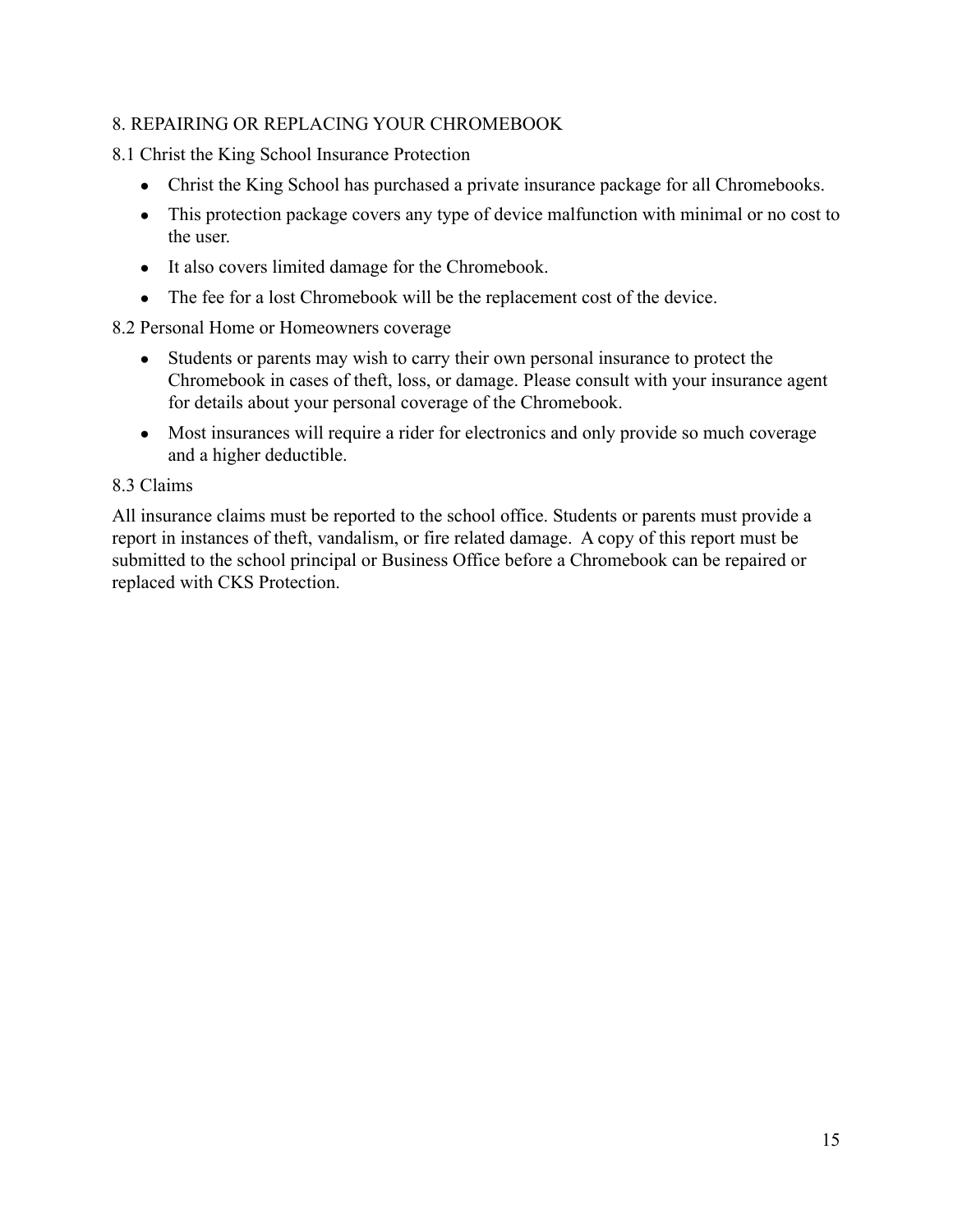# 9. ACTIONS REQUIRING DISCIPLINARY ACTIONS

As mentioned throughout this document, misuse of Chromebooks has the potential to earn disciplinary consequences such as, but not limited to, lunch detentions, after school detentions, In-School Suspensions, and Out-of-School Suspensions.

Examples of conduct warranting disciplinary action include, but are not limited to the following:

- Downloading apps without receiving permission.
- Leaving Chromebook unattended.
- Deleting school installed settings from a Chromebook.
- Bringing Chromebook to Gym unless directed by gym teacher.
- Lack of adequate care for Chromebook, case, charger, etc.
- Resetting Chromebook to factory defaults.
- Placing the Chromebook in developer mode.
- Adjusting settings on someone else's Chromebook.
- Adding a credit card to a Google Account (Google Wallet)
- Logging in or allowing others to login under personal Google account or any other personal account.
- Leaving Chromebook at home. Lack of preparation for classes.
- Loaning of student device to others inside and outside of school.
- Failure to utilize protective cases when the Chromebook is not in use or when the device is being carried in the hallway.
- Multiple damage instances caused by lack of care for the Chromebook and other peripheral devices.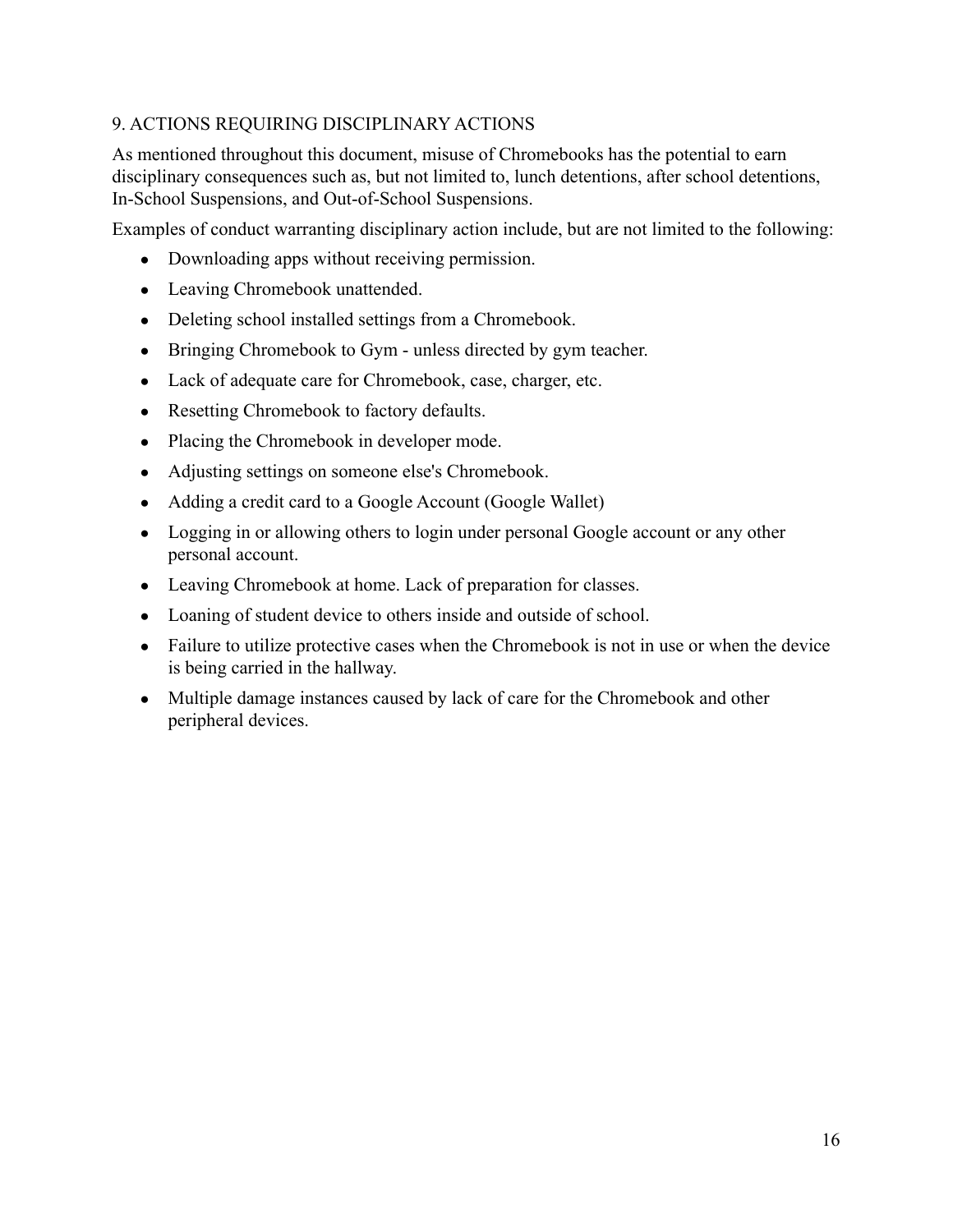#### 10. DIGITAL CITIZENSHIP

School-issued Chromebooks should be used for educational purposes and students are to adhere to the corresponding policies and procedures at all times. While working in a digital and collaborative environment, students should always conduct themselves as good digital citizens by adhering to the following:

- 1. Respect Yourself. I will show respect for myself through my actions. I will select online names that are appropriate. I will use caution with the information, images, and other media that I post online. I will carefully consider what personal information about my life, experiences, or relationships I post. I will not be obscene. I will act with integrity.
- 2. Protect Yourself. I will ensure that the information, images, and materials I post online will not put me at risk. I will not publish my personal details, contact details, or a schedule of my activities. I will report any attacks or inappropriate behavior directed at me while online. I will protect passwords, accounts, and resources.
- 3. Respect Others. I will show respect to others. I will not use electronic mediums to antagonize, bully, harass, or stalk people. I will show respect for other people in my choice of websites: I will not visit sites that are degrading to others, pornographic, racist, or inappropriate. I will not enter other people's private spaces or areas.
- 4. Protect Others. I will protect others by reporting abuse and not forwarding inappropriate materials or communications. I will avoid unacceptable materials and conversations.
- 5. Respect Intellectual Property. I will request permission to use copyrighted or otherwise protected materials. I will suitably cite all uses of websites, books, media, etc. I will acknowledge all primary sources. I will validate information. I will use and abide by the fair use rules.
- 6. Protect Intellectual Property. I will request to use the software and media others produce. I will purchase, license, and register all software or use available free and open source alternatives rather than pirating software. I will purchase my music and media and refrain from distributing these in a manner that violates their licenses.

Student Pledge for Chromebook Use:

- 1. I will take care of my Chromebook.
- 2. I will never leave the Chromebook unattended.
- 3. I will never loan out my Chromebook to other individuals.
- 4. I will know where my Chromebook is at all times.
- 5. I will charge my Chromebook's battery daily.
- 6. I will keep food and beverages away from my Chromebook since they may cause damage to the device.
- 7. I will not disassemble any part of my Chromebook or attempt any repairs.
- 8. I will protect my Chromebook by only carrying it while in the case provided.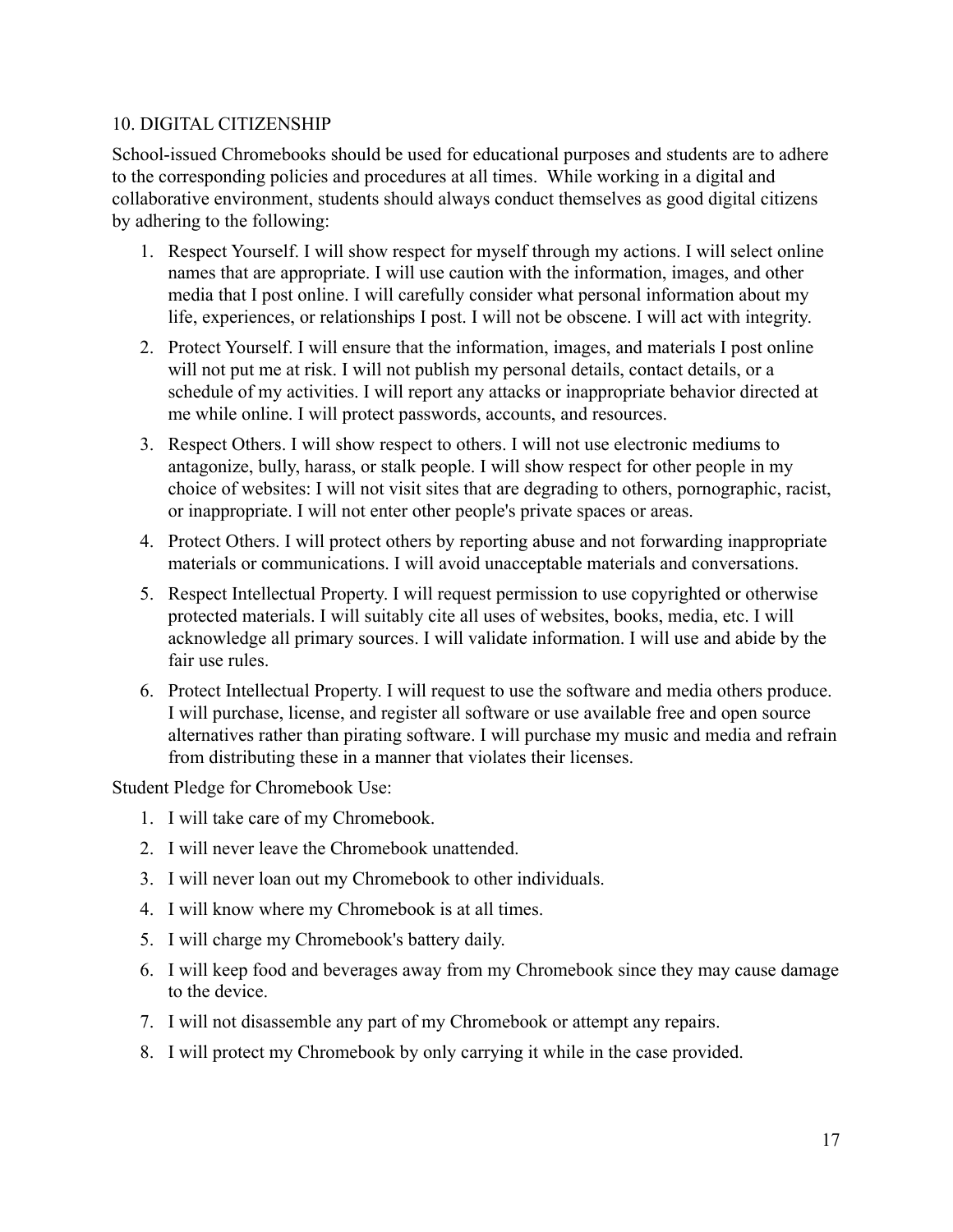- 9. I will use my Chromebook in ways that are appropriate, meet Christ the King School expectations and are educational.
- 10. I will not place decorations (such as stickers, markers, etc.) on the Chromebook.
- 11. I will not deface the serial number Chromebook sticker on any Chromebook.
- 12. I understand that my Chromebook is subject to inspection at any time without notice and remains the property of Christ the King School.
- 13. I will follow the policies outlined in the Chromebook Handbook while at school, as well as outside the school day.
- 14. I will cooperate if my parents/guardians need to file a police report in case of theft, vandalism, and other acts covered by insurance.
- 15. I will be responsible for all damage or loss caused by neglect or abuse.
- 16. I agree to return the school's Chromebook, case and power cords in good working condition.
- 17. I will be a proactive digital citizen when using my Chromebook by acting in a moral and ethical manner.
- 18. I understand that my use of the Chromebook is subject to all applicable school policies and regulations, as well any applicable provisions of the Student Handbook and any individual building policies and procedures.

Parent Pledge for Chromebook Use

- 19. I /we understand that Chromebooks are intended solely for educational use and that students are not permitted to download any applications not authorized by their teachers or approved by Christ the King School.
- 20. I/we understand my/our responsibilities with respect to the care and maintenance of the Chromebook.
- 21. I/we understand the terms and conditions of the insurance coverage for the Chromebook that was purchased by Christ the King School.
- 22. I/we understand that students may take Chromebooks home in the evenings for school related use, however I/we understand that students must have Chromebooks in school everyday
- 23. I/we understand that students must return Chromebooks at the end of the school year in the condition it was received
- 24. I/we understand that I must report any problems or damage to the Chromebook to my child's homeroom teacher
- 25. I/we understand that Christ the King School reserves the right to conduct unannounced inspections of student Chromebooks
- 26. I/we understand that the use of Chromebooks will be governed by all terms and conditions of Christ the King School policies and regulations. Individual school Chromebook computers and accessories must be returned to Christ the King School at the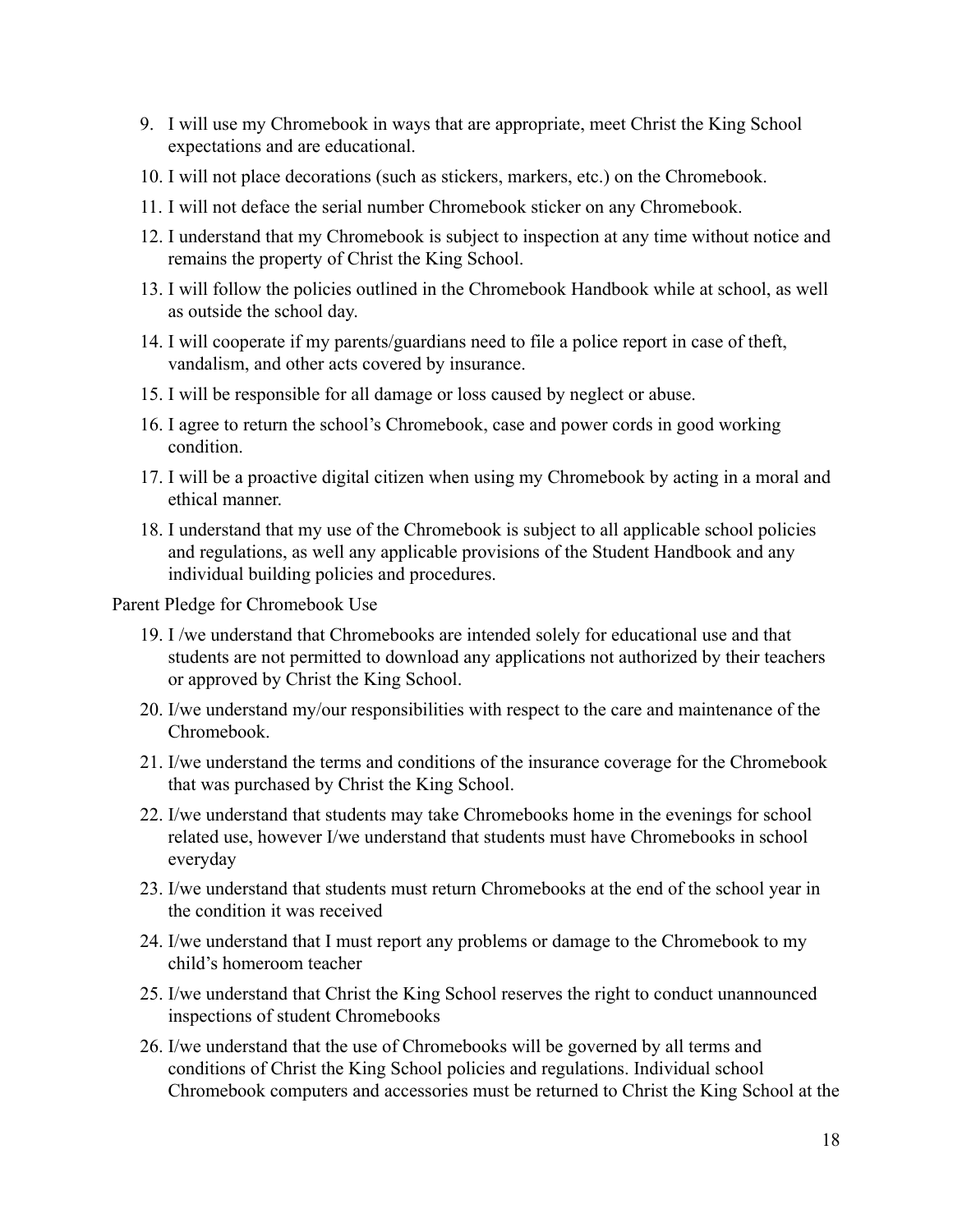end of each school year. Students who withdraw, are suspended or expelled, or terminate enrollment at Christ the King School for any other reason must return their individual school Chromebook computer on the date of termination. Failure to hand in Chromebook under any of these circumstances will result in the withholding of student transcripts.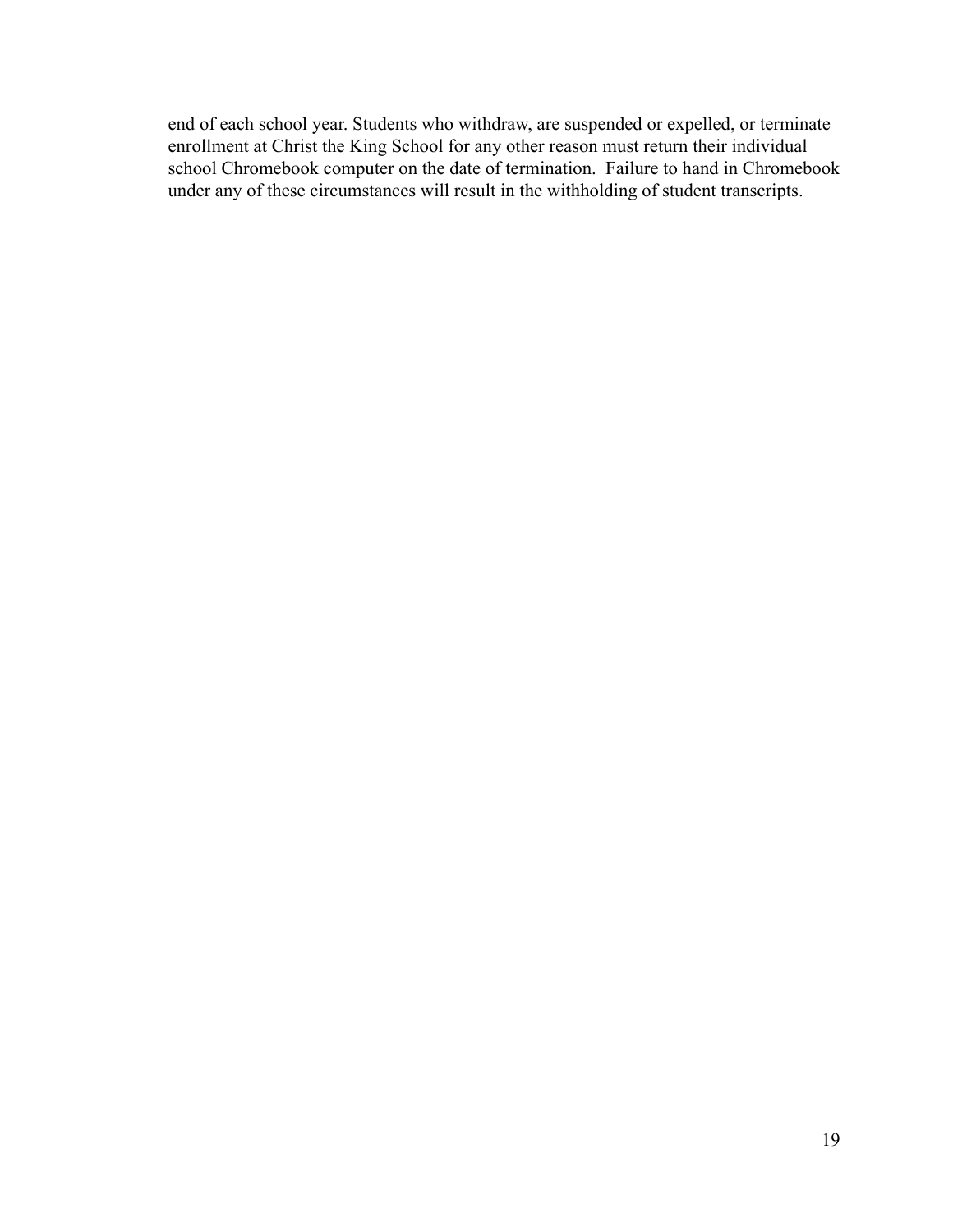# **Christ the King School**

# **Chromebook Contract PLEASE RETURN THIS FORM**

By signing this contract you agree to the provisions outlined in the Christ the King School Chromebook Policy, Procedures, and Information.

| Student Name:     |        | Date: |  |
|-------------------|--------|-------|--|
| Homeroom Teacher: | Grade: |       |  |

#### **For the Student**

I understand and agree:

Chromebooks need to be charged daily and will be brought to school charged and ready to use.

Chromebooks and all accompanying hardware are the property of Christ the King School and are not personal property.

Chromebooks and its components are to be treated with care and respect.

Chromebooks are to be carried appropriately when in the classroom and the Chromebook is to be carried in its case at all other times.

Chromebooks are to be used in ways that are appropriate, meet Christ the King School expectations and are educational.

Student Signature: \_\_\_\_\_\_\_\_\_\_\_\_\_\_\_\_\_\_\_\_\_\_\_\_\_\_\_\_\_\_\_\_\_\_\_\_\_\_\_ Date: \_\_\_\_\_\_\_\_\_\_\_

Continued on back of this page.